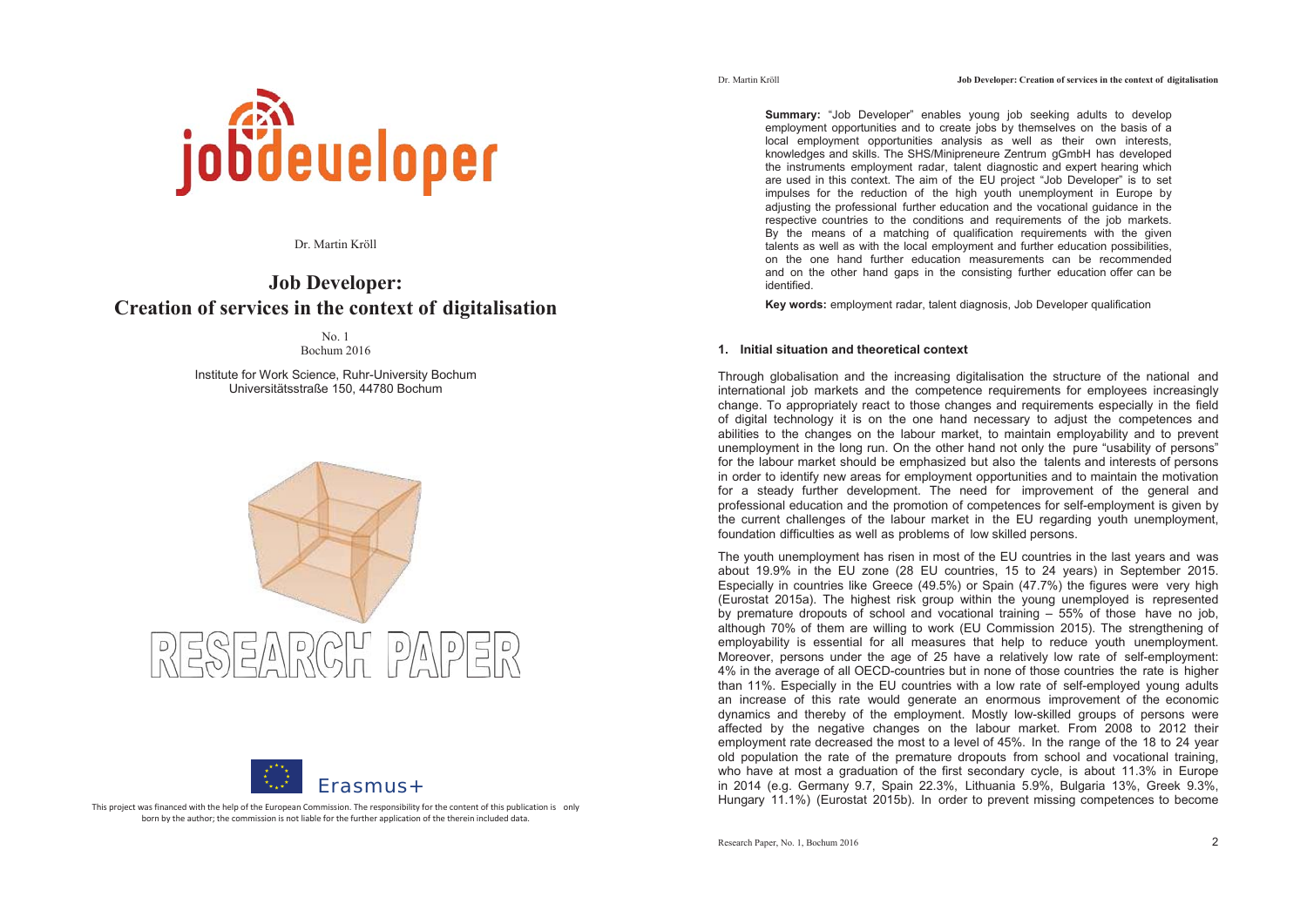a barrier for those groups of persons, creative solutions of job creation have to be found. According to the qualification requirements forecast of the "European Centre for the Development of Vocational Training" (CEDEFOP) most of the employment opportunities in the EU are in the area of business and the services sector.

### **2. Aims and tasks of the project**

The following section refers to the three-year EU project "Job Developer" that is financed with EU funds by the BiBB under the sponsorship of the National Agency (www.jobdeveloper.eu). The superior purpose of this transnational project is the improvement of the general and vocational training of young adults regarding the labour market requirements in the EU and the local creation of new jobs in cooperation with experts. This is realised by assessing the qualification requirements of new and consisting local employment opportunities by matching them with the abilities and talents of the participants as well as with the consisting contents of further education methods and by recommending suitable measures for the development of competencies. The autonomous research and the guided search for answers in this field is one of the success factors of entrepreneurship education (EU 2013).

The aim of the project is also the development of a curriculum for the new field of activity of a "Job Developer". He shall take the role of a "career" for the job-seeking youth. This task is located in the interface between chambers, job centres, general and vocational schools as well as business development. The "Job Developer" has the task to accompany and to take care of the youth. He shall help them to develop new services on the basis of the employment radar concept. Furthermore, he gives the youth feedback regarding their talents with the help of the talent diagnosis and works together with them on an individual development plan (including competence development activities) (Kröll & Voß, 2013). Moreover the "Job Developers" have the function to give the youth an overview over the possible use of social media (e-mail, Facebook, Twitter etc.) concerning the distribution of the developed services. Last but not least the "Job Developer" shall inform the youth about the importance of network capability for the realisation of new ideas and to support them to further develop their network competences. Thus, it shall be possible to enable the youth to build up appropriate useful networks with different target groups. Together with the organisers the "Job Developers" select the participants and support them regarding the execution of the market analysis, the further development and the creation of new ideas of services in the framework of the employment radar. They set up target groups resp. milieu groups and together with the participants they localise these groups in geo maps on the basis of quantitative data to assess the consumer needs in the respective region. Depending on the social situation and the basic orientation the following milieus are differentiated: traditional, established conservative, liberal intellectual, mover and shaker, social-ecological, adaptive pragmatic, escapist and high achiever milieu as well as the new middle class milieu. The degrees of these milieus can be very different in the particular EU countries. So promising ranges of services or potentials for the further development of already existing service offers can be identified by conducting the market analyses with the interviewer technology. On the basis of the current state of curricula research, the tasks as well as the task fulfilment processes of the "Job Developer" are taken as a starting point (Pätzold

& Rauner, 2006) to determine the competence requirements for the task fulfilment regarding a certain degree of professionalization. The corresponding necessary qualification measures of "Job Developers" are established as a recognized certification programme in the particular EU countries. Contents of the modules are basis competencies for the management and encouragement of a (self-help) group, the creation of the employment radar with talent diagnostics, digital competences in the field of social media for entrepreneurs, entrepreneurial creativity as well as cultural awareness and cooperation, especially networks for entrepreneurs.

In the present project a unique connection is established between a competence and talent diagnosis instrument for youth and young adults and elements of entrepreneurship education with an interdisciplinary oriented labour market political concept that accompanies young adults concerning the transition and the reorientation in the working world.

The concepts "employment radar" and "talent diagnosis" that are implemented and adjusted within the project contribute to a registration of competence requirements of the local labour market, the fitting of the professional (further) education as well as the vocational guidance and orientation. So existing and new employment possibilities on the labour market are identified to show a mismatch between competence requirements and the competencies that are conveyed in the education system and as a consequence to adapt curricula and contents to the requirements of the labour market. Thereby, the number of people who drop out of their vocational training shall be reduced in the EU countries.

Primary the acquisition of decision-making and responsibility is in the foreground. To offer permanently work capacity on a changing market and to take over responsibility for the development of own talents, the acquisition of self-organisation competencies with the help of "Job Developers" is significant. The dimension of self-assessment which is important for the receipt of employability and the attentive observation of relevant market changes (Van der Heijden & Van der Heijden, 2006) are encouraged. Social competencies and the takeover of responsibility for the own person and the team are promoted by learning tandems, which are for example used in the operational context as means of knowledge transfer and experience exchange between mixed-age experts. Case-to-case teaching contents can be transferred and used in practice to support the team and personality development (Schmette, 2008).

The target group of the project can be subdivided in a primary and secondary target group. The primary target group consists of multipliers. Within the multipliers different multiplier groups can be differentiated: a) organisers who organise the initiation, conduction and evaluation of the employment radar, the talent diagnosis and the expert hearing in the EU countries; b) "Job Developer" who act as experts for the creation of the trend and market analysis and as mentors for the promotion and company of the participants and who apply the talent diagnostics. The secondary target group is represented by youth and young adults in the age of  $18 +$  who take part in the activities.

The function of a "Job Developer" can be assumed by (alum) entrepreneurs and managers, vocational counsellors, teachers (who are career changers and who formerly pursued other professional activities) or appropriately qualified jobseekers who can accompany and support the participants through their entrepreneurial know-how and their long-standing experiences. They can help to sustainably anchor the project idea in the

Dr. Martin Kröll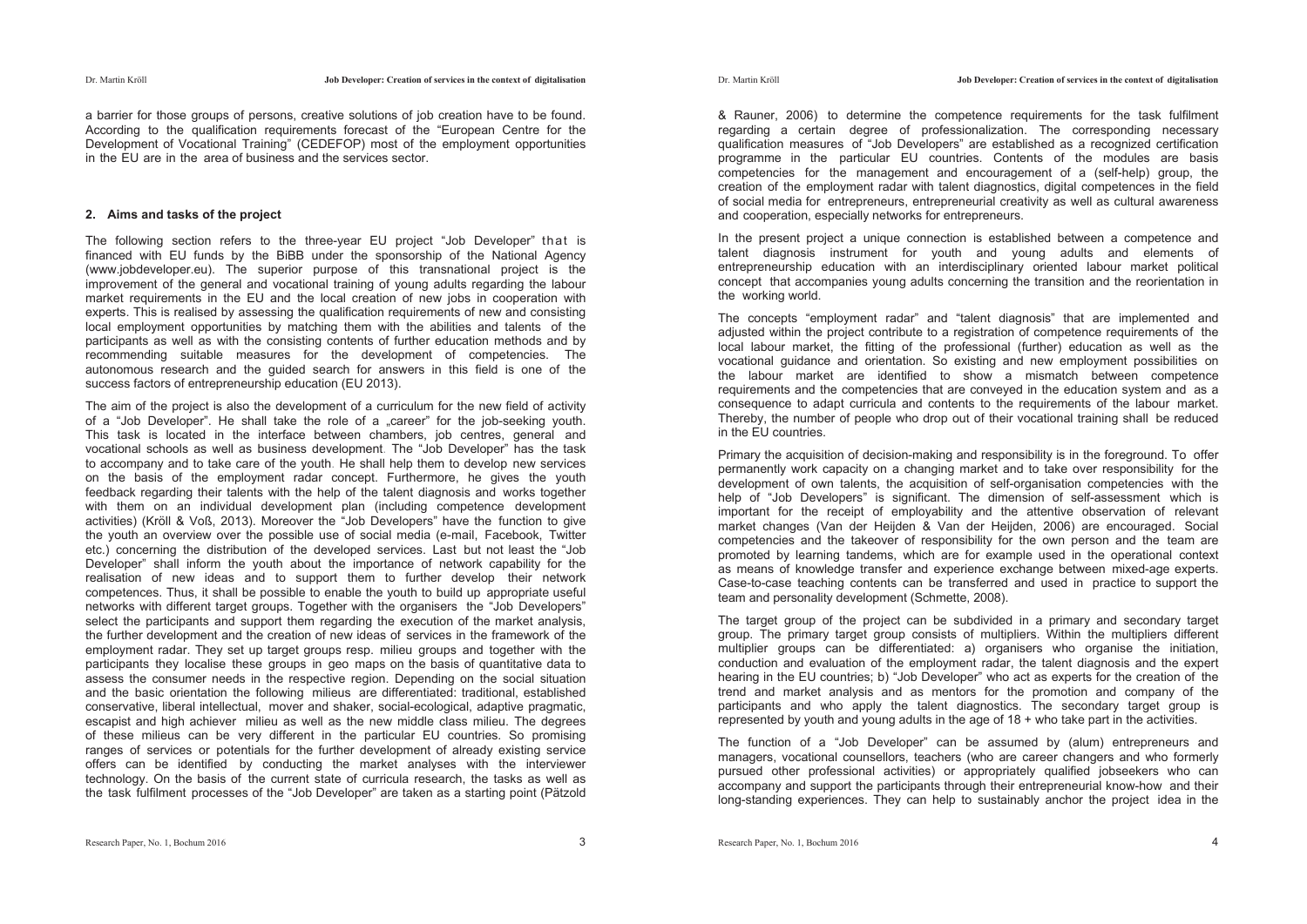Dr. Martin Kröll

#### institutional structures.

In Germany, the activities of so-called economical seniors, alum managers or entrepreneurs who fulfil the function of multipliers within the project have risen in recent years (http://www.arbeitsratgeber.com). Studies prove that older people are willing to work even after entering the retirement age because they would like to share and apply their knowledge and experiences with others (Saba & Guerin, 2005). By the integration of experienced, elderly people who are examples and mentors for the youth a win-win-situation is generated. This group of Job Developers acquires new competences and profits from a higher life quality. The younger ones benefit from the know-how and the pool of experiences of the older ones. The process of mentoring is supported by a mutual, structured feedback.

#### **3. Interaction of employment radar, talent diagnosis and expert hearing: concept and implementation potentials**

In the framework of the project the concept of the minipreneurs which was developed and successfully tested by the SHS in Saarbrucken in the course of the last six years, is picked up (Hartz & Petzhold, 2014). In this course, especially the concepts of the employment radar, talent diagnostic and expert hearing should be highlighted (also referred as Polylog). The concept of talent diagnosis goes beyond previous assessment processes because of its psychological diagnostic and its way of result exploitation. In this process not only the previous professional biography is taken into consideration but also leanings and interests are examined as well as the potential of future professional activities.

A strengths profile will be set up that includes the fields of personality, cognitive skills, knowledge and interests. This aspect is essential to promote decision-making and responsibility. The focus of the talent diagnosis is not on the weaknesses and placement obstacles of the job-seekers but on their strengths and development possibilities (Kröll, 2015). Besides their affinities and interests their skills and abilities are also concerned as well as their health situation.

In the context of the employment radar the following three steps can be differentiated: a) find new working places, b) generate new working places, c) observe trends and chances through the analysis of economic outline data, revelation of social mega trends (e.g. wellness, health, leisure activities), use and processing of information of the sinus-meta-milieus, application of geographical data for customer localization, identification of 131 potential services in 7 job families as well as interview techniques for the determination of the quantitative and qualitative market potentials for several services (Hartz & Petzhold, 2014). The concept of the employment radar helps to reveal the existing and future employment possibilities in the respective regions by involving the participants actively in this process. They establish a trend and market analysis of the local economic structure together with a mentor (Job Developer), deduce qualification requirements for existing and future employment sectors and consumer needs and create new resp. develop existent employment sectors/ ranges of services offered on this basis. Competences like the self-organization and problem solving ability as well as the capability of innovative and creative thinking will be developed through the participative approach. This process is created on the basis of real data about the economic structure, consumer needs and potential target groups of products and

services offered with which a practical reference is established and an "effective" employment potential is shown. Thereby, not only the exploration of the key market, but the development of an individual perspective for the youth and young adults is concerned. These should not wait until the economy is stimulated and new employment possibilities are created, but they should be motivated to take actively part in the creation of their professional perspective and "to implement their ideas" (Remmele et al. 2008). The position that lifelong learning and vocational education are essential to maintain the employability is present in the mind of most of the responsible persons in the EU countries. This point is taken up by the present project by adapting the relevance of the vocational (further) education and consulting to the requirements of the labour market to show the youth a promising professional perspective within their country.

By combining the results of the employment radar and the talent diagnosis in an expert hearing with the participants a matching between the talents and competences of the participants and the employment potential of the local labour market is effected. The participants receive specific recommendations for professional activities in their regions and advice for further education measures if necessary. Hence, the project contains a "dual expertise". Though the participants are considered as (1) "experts of their own living situation". They can be supported by further (2) experts like labour market experts, occupational physicians and/or technology experts as well as (former) business leaders of the economy. The experts evaluate the participants' ideas, think about possible consequences together with them and support them in terms of further questions concerning the establishment of services up to the setting up of companies such as the search for subsidies. There are not only the "Job Developers" who take part in this expert hearing but also personnel consultants in the region who are looking for new workforces as well as employees of job centers or chambers.

#### **4. Impacts of the application of the employment radar, the talent diagnosis and the expert hearing and outlook**

With regard to the youth unemployment and the current amount of foundations the support of youth entrepreneurship plays a key role. In order to develop the extension and implementation of new ideas for services it is necessary to identify and analyse existing potential. By using the "employment radar" in the several EU countries it should be found out to what extent this tool developed in Germany can be applied to other countries. Furthermore, the implementation can provide important information on additional (country-specific) characteristics which have to be considered concerning conceptual, organisational or methodical modifications to foster the dissemination. With regard to the project impact not only a sufficiently high level of acceptance of the concepts "employment radar", "talent diagnosis" and "expert hearing" in the several EU countries is essential. Empirical studies show that the use of highly accepted but rarely reflected tools can have counterproductive consequences (Kröll, 2015). This implies that participating actors have to reflect the country-specific implementation of the tools in an appropriate way. Therefore, it is useful to analyse country-specific chances and threats by respecting social, cultural, economic and educational dimensions in addition to the labour market specific and legal situation concerning the support of unemployed. Against this background the concepts of "employment radar", "talent diagnosis" and "expert hearing" will be adjusted to the country-specific circumstances.